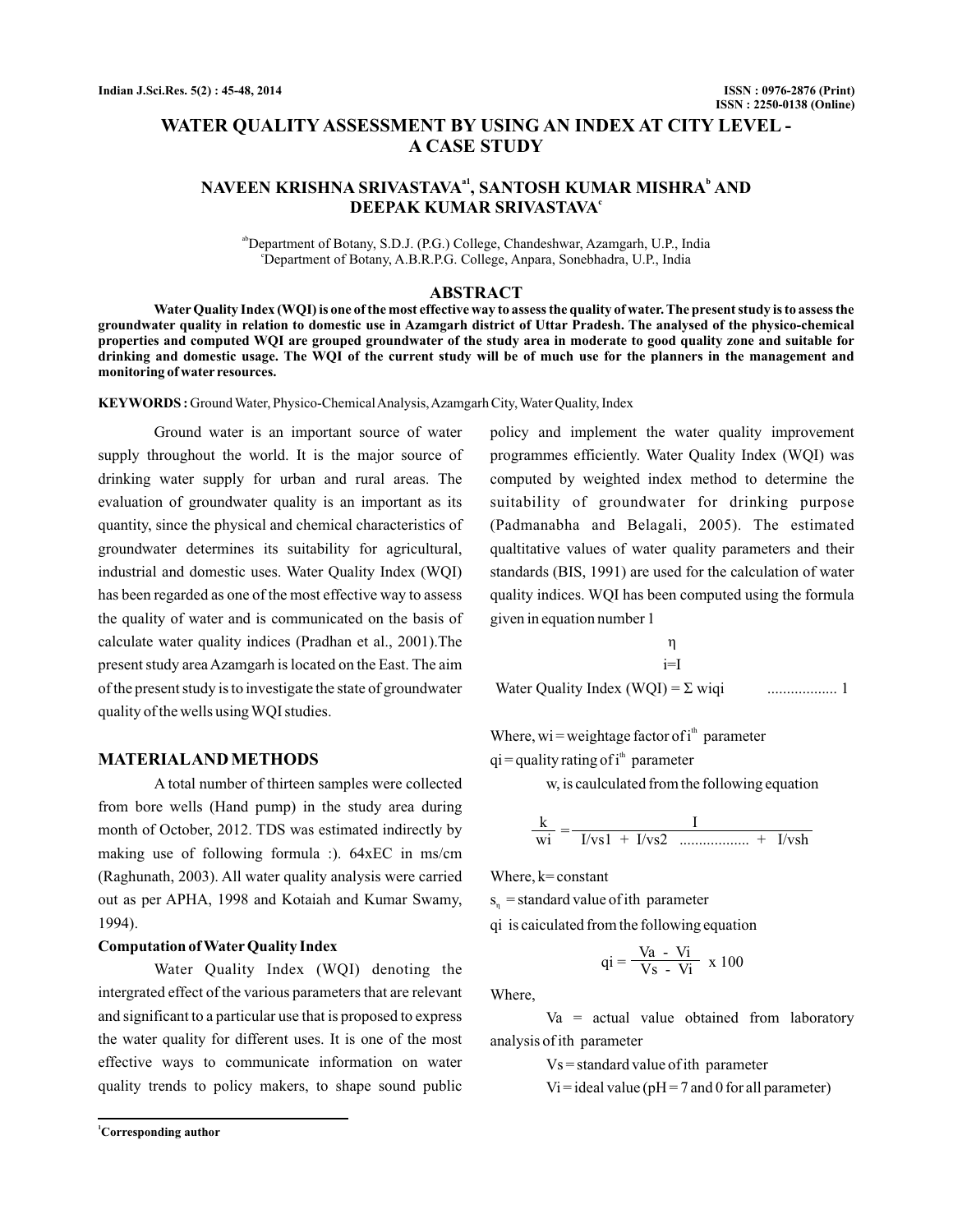|                         |                    | Table-1    |               | Physico-Chemical Properties of Groundwater Samples in the Study Area |            |                |                |                 |        |                 |                |                  |
|-------------------------|--------------------|------------|---------------|----------------------------------------------------------------------|------------|----------------|----------------|-----------------|--------|-----------------|----------------|------------------|
|                         | Sample Location    | Alka<br>Hq | dinity        | E                                                                    | TDS        | H              | CaH            | HaN             | U      | $\mathrm{SO}_4$ | $\overline{O}$ | ${\rm PO}_4$     |
| $\rm \dot{M}$           | Name               |            | $\rm mg/L$    | mS/cm                                                                | $\rm mg/L$ | mg/L           | mg/L           | mg/L            | mg/L   | mg/L            | mg/L           | mg/L             |
| $\overline{\textbf{S}}$ | D.A.V. Degree      | 7.95       | 180           | 1400                                                                 | 896        | 278            | 202            | 97              | 58.4   | 78              | 2.06           | 0.9              |
|                         | College            |            |               |                                                                      |            |                |                |                 |        |                 |                |                  |
| S <sub>2</sub>          | <b>Bus Station</b> | 7.52       | 138           | 800                                                                  | 512        | $\mathcal{A}$  | 56             | $\infty$        | 88.8   | 16.2            | 4.68           | 0.13             |
| S <sub>3</sub>          | Rahul Nagar        | 7.86       | 142           | $700\,$                                                              | 448        | 212            | 186            | 26              | 68.2   | $10.8\,$        | 0.8            | 1.4              |
| S <sub>4</sub>          | Raidopur Colony    | 7.03       | 66            | 800                                                                  | 512        | 168            | 142            | 26              | 112.8  | 22              | 4.11           | 0.16             |
| SS                      | G.I.C.             | 7.51       | 120           | 900                                                                  | 576        | 88             | 72             | $\overline{16}$ | 126.4  | 19.4            | 4.14           | 0.14             |
| 86                      | Kunwar Singh Park  | 7.14       | 96            | 800                                                                  | 512        | 112            | 84             | 28              | 102.4  | 3.2             | 2.4            | 0.14             |
| S7                      | Baradeo            | $7.08\,$   | 112           | 900                                                                  | 576        | $\overline{6}$ | $\mathcal{L}$  | $\overline{24}$ | 148.2  | $\mathcal{L}$   | 3.62           | 0.12             |
| ${\rm s}8$              | Matbarganj         | 7.22       | 116           | 700                                                                  | 448        | 116            | 108            | $\infty$        | 58     | 14.2            | 1.02           | 0.26             |
| $\overline{S}$          | Narauli Stand      | 7.15       | 98            | 800                                                                  | 512        | 136            | 108            | 28              | 106.6  | $18\,$          | 3.86           | 1.2              |
| S10                     | Vishal theatre     | 7.45       | 122           | 800                                                                  | 512        | 102            | $\overline{7}$ | 28              | 102.4  | 4.6             | 1.85           | 0.46             |
| S <sub>11</sub>         | Sidhari            | 7.26       | 116           | 800                                                                  | 512        | 180            | 154            | 26              | $80\,$ | 15.2            | 4.12           | 0.12             |
| S <sub>12</sub>         | Railway Colony     | 7.51       | $\frac{4}{6}$ | 1200                                                                 | 768        | 102            | 88             | $\overline{1}$  | 118.6  | 94              | 3.82           | $\overline{0}$ . |
| S <sub>13</sub>         | Harbanspur         | 8.01       | 186           | 1500                                                                 | 960        | 284            | 224            | $\infty$        | 188.2  | 112             | 1.35           | 2.8              |
|                         |                    |            |               |                                                                      |            |                |                |                 |        |                 |                |                  |

46 **Indian J.Sci.Res.5(2) : 45-48, 2014**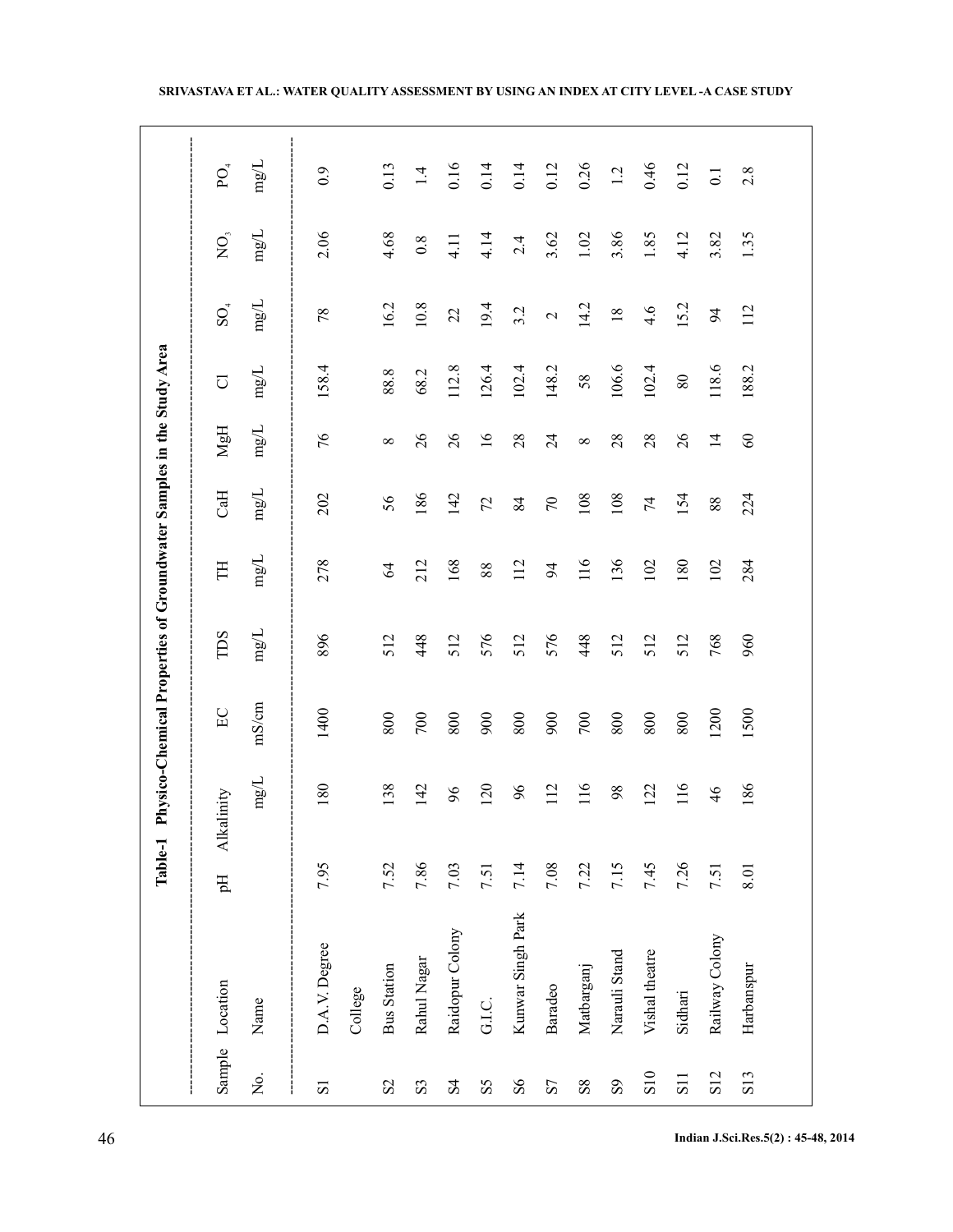| SRIVASTAVA ET AL.: WATER QUALITY ASSESSMENT BY USING AN INDEX AT CITY LEVEL -A CASE STUDY |  |
|-------------------------------------------------------------------------------------------|--|
|-------------------------------------------------------------------------------------------|--|

|                          |                                               |                                      | $\mathbf{a}$ | $ble-2$                         |                |                |                 |                |                | Water Quality Index of Groundwater Samples in the Study Area  |                                                                                        |                |                                           |                 |                                 |                                                |
|--------------------------|-----------------------------------------------|--------------------------------------|--------------|---------------------------------|----------------|----------------|-----------------|----------------|----------------|---------------------------------------------------------------|----------------------------------------------------------------------------------------|----------------|-------------------------------------------|-----------------|---------------------------------|------------------------------------------------|
| <br> <br> <br> <br> <br> | Sa and Vs age Wi<br>Parameter Standard Weight |                                      | 乞            | $\overline{5}$                  | $\overline{S}$ | S3             | $\overline{2}$  | SS             | $\overline{S}$ | 57                                                            | $\overline{\text{8}}$                                                                  | $\overline{S}$ | $\frac{1}{2}$                             | $\overline{11}$ | S <sub>12</sub>                 | S13                                            |
| H                        | 8.5                                           | 0.5715                               |              | 63.33                           | 34.67          | 57.33          | $\frac{0}{2}$   | $\tilde{4}$    | 9.33           | 5.33                                                          | 14.67                                                                                  | 10.0           | 30.1                                      | 17.33           | 34.0                            | 67.33                                          |
| <b>Ikalinity</b>         | 200                                           | 0.243                                |              | $_{0.9}$                        | 0.69           | 0.71           | 0.48            | 0.6            | 0.48           |                                                               |                                                                                        | 0.49           | 0.61                                      | 0.58            | 0.73                            |                                                |
| <b>CCL</b>               |                                               |                                      |              |                                 | 1.024          | 0.896          | 1.024           | 1.152          | 1.024          | $\begin{array}{c} 0.56 \\ 1.152 \\ 0.31 \\ 0.933 \end{array}$ | $\begin{array}{r} 0.58 \\ 0.896 \\ 0.39 \\ 1.44 \\ 0.267 \\ 0.232 \\ 0.07 \end{array}$ | 1.024          |                                           | 1.024           |                                 | 0.93<br>1.92<br>0.987<br>2.01<br>0.753<br>0.03 |
| H                        | $300$<br>$75$                                 |                                      |              |                                 | 0.21           | 0.71           |                 |                |                |                                                               |                                                                                        |                |                                           | 0.6             |                                 |                                                |
|                          |                                               |                                      |              |                                 | 0.747          | 2.48           | $0.56$<br>1.893 | 0.29<br>0.96   | 0.37<br>1.12   |                                                               |                                                                                        | 1.44           |                                           | 2.053           |                                 |                                                |
| $CaH$<br>MgH             | 30                                            | 0.0097<br>0.0162<br>0.0648<br>0.1619 |              | 1.792<br>0.93<br>2.963<br>2.533 | 0.267          | 0.867          | 0.867           | 0.533          | 0.933          | 0.8                                                           |                                                                                        | 0.933          | $1.024$<br>0.34<br>0.987<br>0.933<br>0.41 | 0.867           | 1.536<br>0.34<br>1.173<br>0.467 |                                                |
| .<br>ನ                   | 250                                           |                                      |              | $\frac{0.634}{0.39}$            | 0.355          | 0.273<br>0.054 | 0.451           | 0.506<br>0.097 | 0.41           | 0.593                                                         |                                                                                        |                |                                           |                 | $0.474$<br>$0.47$               |                                                |
| SO4                      | 200                                           | 0.0194                               |              |                                 | 0.081          |                | 0.11            |                | 0.016          | 0.01                                                          |                                                                                        | 0.426          |                                           | 0.32<br>0.076   |                                 |                                                |
| N <sub>O</sub> 3         | 45                                            | 1079                                 |              | 0.046                           | 0.104          | 0.018          | 0.091           | 0.092          | 0.053          | 0.08                                                          | 0.23                                                                                   | 0.086          | 0.041                                     | 0.092           | 0.085                           |                                                |
| Swi x qi                 |                                               |                                      |              | 73.25                           | 38.15          | 63.34          | 7.48            | 38.24          | 3.75           | 9.78                                                          | 18.56                                                                                  | 1.95           | 34.37                                     | 22.95           | 39.28                           | 77.46                                          |

Using the water quality index, all the samples were categorized into five classes as excellent (0 to 25), good (26 to 50), moderately polluted (51 to 75), severely polluted (76 to 100) and unfit (above 100) based on their suitability for human consumption.

## **RESULTSAND DISCUSSION**

The collected water samples were analyzed for physico-chemical parameters and these are listed in Table 1. The potability of drinking water is judged based on Indian standard drinking water specification of Bureau of Indian Standards (Table 2).

In the present study, pH values of groundwater were found in the range of 7.03 to 8.01. All the water samples were slightly alkaline in nature. The constituents of alkalinity in natural waters mainly include carbonate, bicarbonate and hydroxide which are resultants of dissolves mineral substance in soil and atmosphere. In the study area alkalinity in water samples range between 96 to 186 mg/L and these are below the acceptable limits.

The EC groundwater at Azamgarh City varied between 700 and 1500 mS/cm. The concentration of total dissolved solids in all the samples in the study area ranges from 448 to 960 mg/L. According to BIS, the acceptable limit for TDS in goundwater is 500 mg/L. The total samples were fall in excessive limits of BIS standards, except S3 S8. The excess solids may be due to insoluble organic matter in the domestic waste water and open ground sewage disposal. High concentrations may be attributed to small scale industrial activities in that area. Variations of TDS concentrations of all the samples.

In the present study, total hardness of the samples ranged from 64 to 284 mg/L and classified (Todd, 2001) the samples in the range of moderately hard to hard. Calcium present in excessive limits of standards in 70 percent of the total samples. The Mg hardness concentrations of all well waters are within the permissible limits, except S1 and S13 samples.

In this area, chloride ranges between 58 and 188.2 mg/L and the concentration of chloride in all the samples of study area is below the limit. In most natural waters, sulphate is found in smaller concentrations than chloride